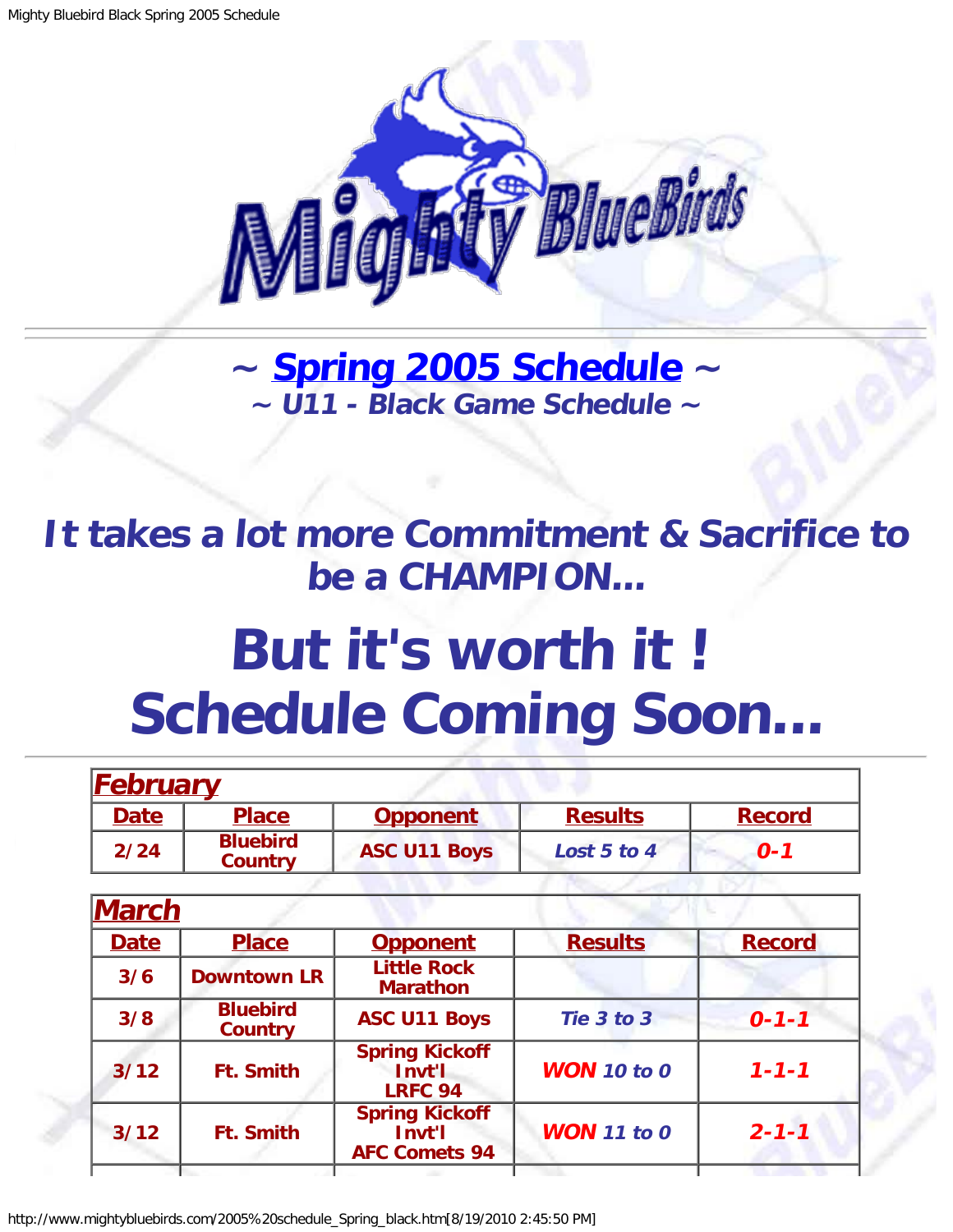| 3/13 | <b>Ft. Smith</b>                  | <b>Spring Kickoff</b><br>Invt'l<br><b>Blitz United 94</b><br><b>White</b> | <b>WON</b> $3$ to $0$<br>$U - 11$<br>2005 Spring<br><b>Kick-Off</b><br><b>Classic</b><br><b>Tournament</b><br><b>Co-Champions</b> | $3 - 1 - 1$ |
|------|-----------------------------------|---------------------------------------------------------------------------|-----------------------------------------------------------------------------------------------------------------------------------|-------------|
| 3/25 | <b>Bluebird</b><br><b>Country</b> | Conway U11 Girls                                                          | <b>WON</b> 10 to 2                                                                                                                | $4 - 1 - 1$ |

| <u>April</u> |                                   |                                                                                           |                                                                                   |               |
|--------------|-----------------------------------|-------------------------------------------------------------------------------------------|-----------------------------------------------------------------------------------|---------------|
| <b>Date</b>  | <b>Place</b>                      | <b>Opponent</b>                                                                           | <b>Results</b>                                                                    | <b>Record</b> |
| 4/5          | <b>Bluebird</b><br><b>Country</b> | <b>ASC U11 Boys</b>                                                                       | Lost 9 to 0                                                                       | $4 - 2 - 1$   |
| 4/9          | <b>Little Rock</b>                | <b>LRFC 14th Annual</b><br><b>Spring</b><br><b>Tournament</b><br><b>Searcy Live Wires</b> | <b>WON</b> 12 to 0                                                                | $5 - 2 - 1$   |
| 4/9          | <b>Little Rock</b>                | <b>LRFC 14th Annual</b><br><b>Spring</b><br><b>Tournament</b><br><b>LRFC White U11</b>    | <b>WON</b> 10 to 0                                                                | $6 - 2 - 1$   |
| 4/10         | <b>Little Rock</b>                | <b>LRFC 14th Annual</b><br><b>Spring</b><br><b>Tournament</b><br><b>ASC Red Devils</b>    | $WON$ 9 to 0                                                                      | $7 - 2 - 1$   |
| 4/10         | <b>Little Rock</b>                | <b>LRFC 14th Annual</b><br><b>Spring</b><br><b>Tournament</b><br><b>FC United</b>         | $WON$ 9 to 0                                                                      | $8 - 2 - 1$   |
| 4/10         | <b>Little Rock</b>                | <b>LRFC 14th Annual</b><br><b>Spring</b><br><b>Tournament</b><br><b>LRFC U-11 Blue</b>    | $WON$ 2 to 1<br>$U - 11$<br>2005 Winrock<br><b>Tournament</b><br><b>Champions</b> | $9 - 2 - 1$   |
| 4/14         | <b>Burns Park</b>                 | <b>ASC U12 Boys</b>                                                                       | Lost 1 to 7                                                                       | $9 - 3 - 1$   |
| 4/23         | <b>Nashville, TN</b>              | <b>Music City Spring</b><br>Invt'l<br><b>Lady Extreme</b>                                 | <b>WON 8 to 0</b>                                                                 | $10 - 3 - 1$  |
| 4/23         | Nashville, TN                     | <b>Music City Spring</b><br>Invt'l<br><b>TN United 95 Red</b>                             | <b>WON 6 to 1</b>                                                                 | $11 - 3 - 1$  |
| 4/24         | Nashville, TN                     | <b>Music City Spring</b><br>Invt'l<br><b>Anderson Ragdolls</b><br><b>KY</b>               | <b>WON</b> 5 to 1                                                                 | $12 - 3 - 1$  |
|              |                                   | <b>Music City Spring</b><br>Invt'l                                                        | <b>WON</b> 3 to 0<br>$U - 11$<br>2005 Music City                                  |               |